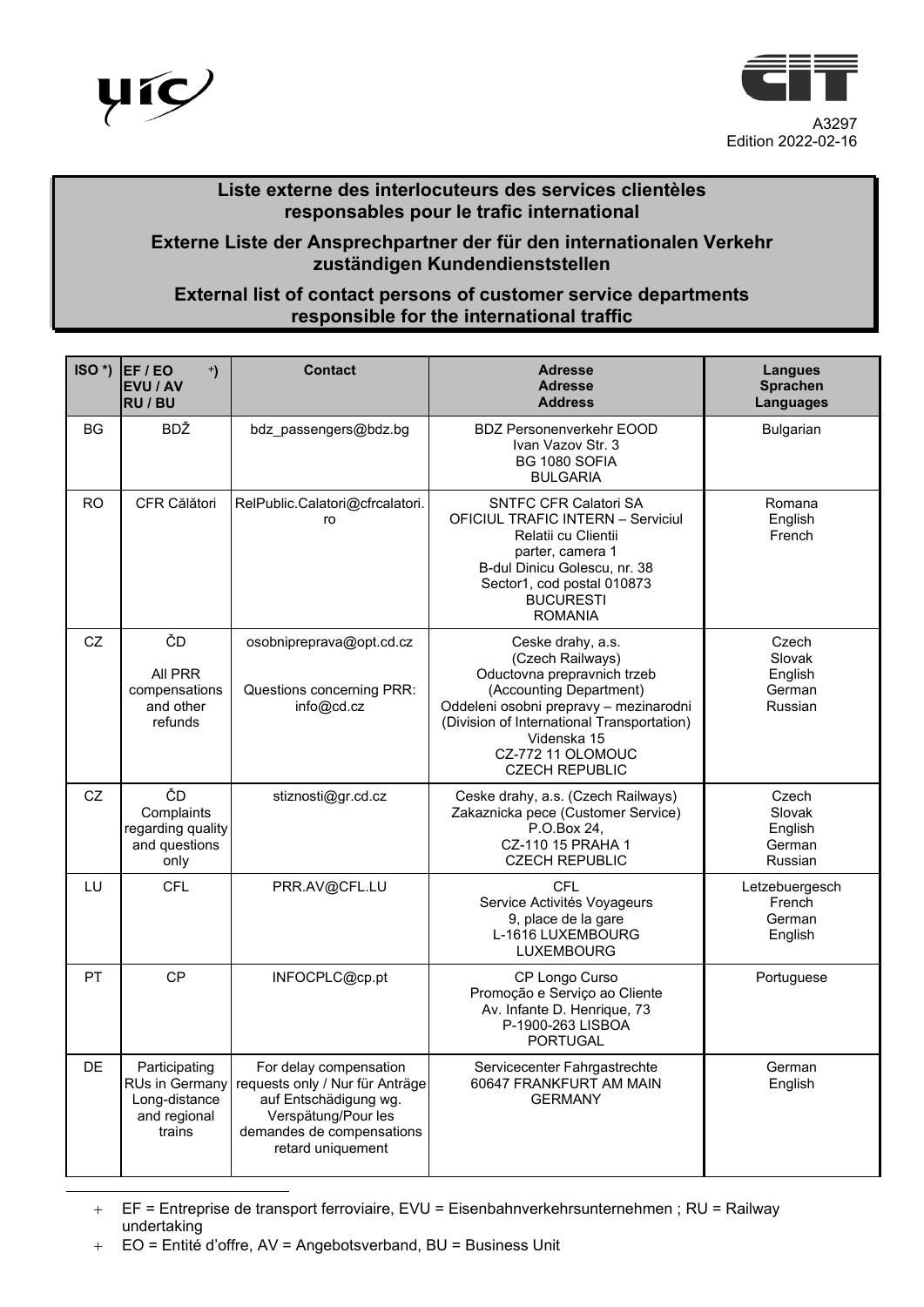



| ISO*)     | EF / EO<br>$^{+}$<br><b>EVU / AV</b><br><b>RU / BU</b> | <b>Contact</b>                                                                                                                                                                                                            | <b>Adresse</b><br><b>Adresse</b><br><b>Address</b>                                                                        | <b>Langues</b><br><b>Sprachen</b><br>Languages  |
|-----------|--------------------------------------------------------|---------------------------------------------------------------------------------------------------------------------------------------------------------------------------------------------------------------------------|---------------------------------------------------------------------------------------------------------------------------|-------------------------------------------------|
| <b>DE</b> | DB long-<br>distance trains                            | For other questions/Für<br>sonstige Fragen/Pour tout<br>autre motif:<br>ticketerstattung.int@deutscheb<br>ahn.com                                                                                                         | <b>DB Fernverkehr AG</b><br>Kundendialog International<br>Postfach 10 06 13<br>D-96058 BAMBERG<br><b>GERMANY</b>          | German<br>English                               |
| <b>DE</b> | DB regional<br>trains                                  | For other questions/Für<br>sonstige Fragen/Pour tout<br>autre motif:<br>ran.rhein-<br>neckar@deutschebahn.com                                                                                                             | DB Regio AG<br>Kundendialog<br>Postfach10 06 07<br>D-96058 BAMBERG<br><b>GERMANY</b>                                      | German<br>English                               |
| <b>DK</b> | <b>DSB</b>                                             | kundesint@dsb.dk                                                                                                                                                                                                          | <b>DSB Kundecenter</b><br>Kundehenvendelser Udland<br>Postboks 363<br>DK-2630 Taastrup<br><b>DENMARK</b>                  | Danish<br>German<br>English                     |
| <b>ES</b> | Elipsos<br>Internacional<br>S.A.                       | Migarcia@elipsos.com                                                                                                                                                                                                      | Calle Alberto Aguilera, 7 -5° planta<br>E-28015 MADRID<br><b>SPAIN</b>                                                    | Spanish                                         |
| <b>NL</b> | <b>Eurail Group</b><br><b>GIE</b>                      | customerservice@eurailgroup.<br>org                                                                                                                                                                                       | Eurail Group GIE<br>Int. Business Reply Service<br>I.B.R.S. / C.C.R.I. Number 7<br>3500 ZA UTRECHT<br>THE NETHERLANDS     | English<br>French<br>German<br>Dutch            |
| <b>GB</b> | Eurostar                                               | traveller.care@eurostar.com                                                                                                                                                                                               | <b>Eurostar Traveller Care</b><br><b>Kent House</b><br>81 Station Road<br>ASHFORD, Kent TN23 1AP<br><b>UNITED KINGDOM</b> | English<br>French<br>Flemish<br>Dutch<br>German |
| IT        | <b>FS</b><br><b>TRENITALIA</b>                         | For reimbursement:<br>http://reclami-e-<br>suggerimenti.trenitalia.com/<br>rimborsi/en/Anagrafica.aspx<br>For other claims:<br>http://reclami-e-<br>suggerimenti.trenitalia.com/<br>Reclami/en/Anagrafica.asp<br><u>x</u> | Trenitalia<br>After Sales Department<br>Piazza della Croce Rossa 1<br>00161 ROMA<br><b>ITALY</b>                          | Italian<br>English                              |
| HU        | Gysev                                                  | szemelyszallitas@gysev.hu<br>info@gysev.hu                                                                                                                                                                                | Gysev Zrt.<br>Mátyás Király utca 19.<br>H-9400 SOPRON<br><b>HUNGARY</b>                                                   | Hungarian<br>German<br>English                  |
| <b>HR</b> | HŽ Putnički<br>prijevoz                                | reklamacije@hzpp.hr                                                                                                                                                                                                       | HŽ Putnički prijevoz<br>Strojarska 11<br>10 000 ZAGREB<br><b>CROATIA</b>                                                  | Croatian<br>English<br>German                   |
| LT.       | LG                                                     | passenger@litrail.lt                                                                                                                                                                                                      | AB Lietuvos geležinkeliai<br>Keleivių vežimo direkcija<br>Pelesos g. 10<br>LT-02111 VILNIUS<br><b>LITHUANIA</b>           | Lithuanian<br>English<br>Russian                |
| <b>FR</b> | <b>LYRIA</b>                                           | info@lyria.biz                                                                                                                                                                                                            | Lyria<br>25 rue de Titon<br><b>75011 PARIS</b><br><b>FRANCE</b>                                                           | French<br>English                               |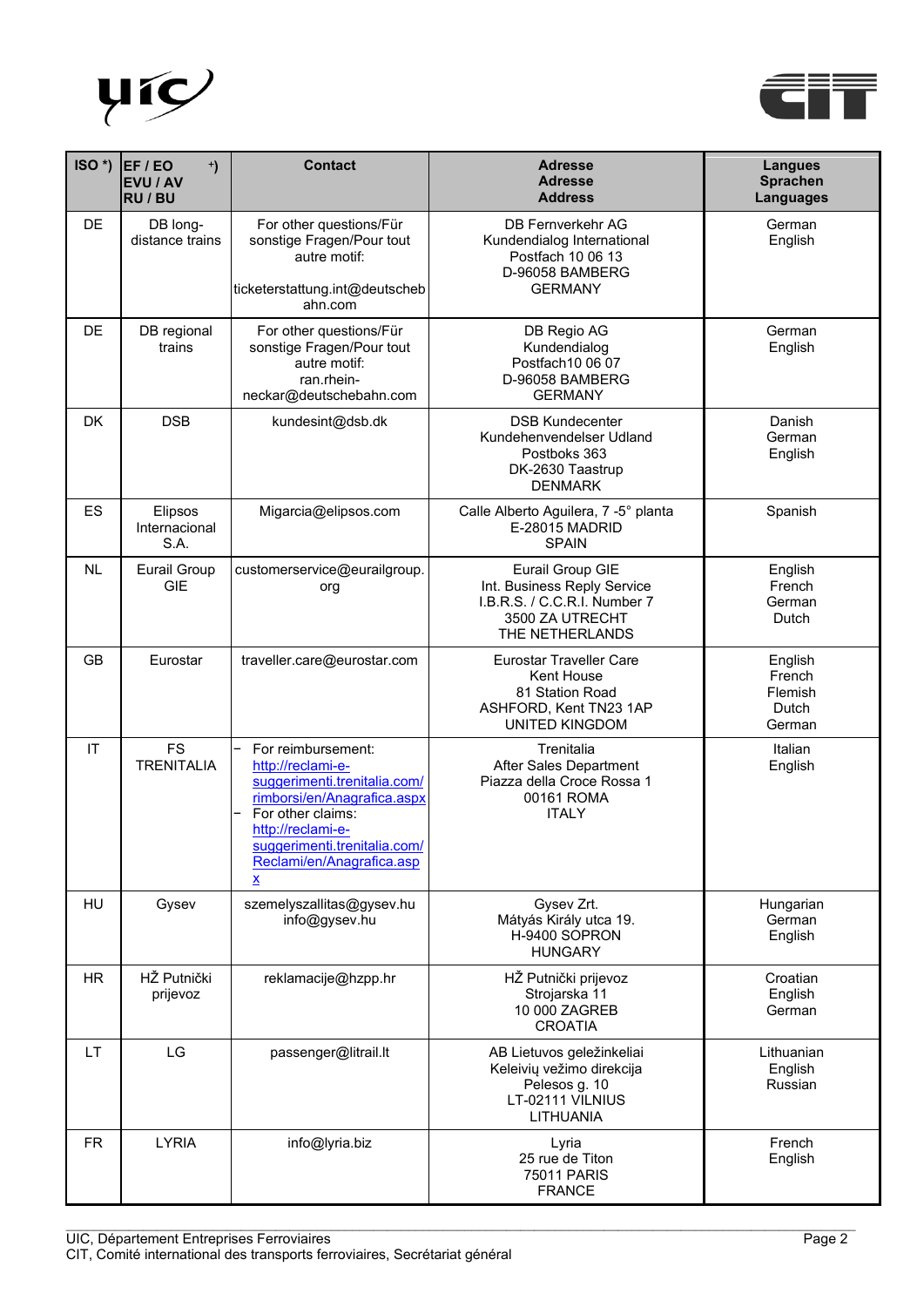



| $ISO^*$ ) | EF / EO<br>$\ddot{\phantom{1}}$<br><b>EVU / AV</b><br>RU / BU | <b>Contact</b>                                                                                  | <b>Adresse</b><br><b>Adresse</b><br><b>Address</b>                                                                                                                       | <b>Langues</b><br><b>Sprachen</b><br>Languages |
|-----------|---------------------------------------------------------------|-------------------------------------------------------------------------------------------------|--------------------------------------------------------------------------------------------------------------------------------------------------------------------------|------------------------------------------------|
| <b>CH</b> | <b>LYRIA</b><br>$\rightarrow$ SBB                             | info.ch@lyria.biz                                                                               | Lyria SAS Paris<br>C/O (Bureau d'information) Lyria<br>Neuengasse 43<br>3011 BERN<br>SWITZERLAND                                                                         | German<br>French                               |
| HU        | MÁV-START                                                     | eszrevetel@mav-start.hu<br>informacio@mav-start.hu<br>Tel. +36 1 444 4499<br>Fax +36 1 511 2093 | P.O. Box 56<br>H-1426 BUDAPEST<br><b>HUNGARY</b>                                                                                                                         | English<br>German<br>Hungarian                 |
| <b>NL</b> | <b>NS</b>                                                     | www.ns.nl/en/customer-service                                                                   | NS International Servicecenter backoffice<br>Postbus 2552<br>3500 GN UTRECHT<br>THE NETHERLANDS                                                                          | English<br>German<br>Dutch                     |
| <b>NO</b> | Entur AS                                                      | international@entur.org                                                                         | Entur AS<br>Jernbanetorget 7<br>2609 Lillehammer<br><b>NORWAY</b>                                                                                                        | Norwegian<br>English                           |
| AT        | ÖBB                                                           | Fahrgastrechte@pv.oebb.at                                                                       | ÖBB-Personenverkehr AG<br>Fahrgastrechte<br>Postfach 75<br>A-1020 WIEN<br><b>AUSTRIA</b>                                                                                 | German<br>English<br>French                    |
| PL        | <b>PKP</b><br>Intercity                                       | infoeuropa@intercity.pl                                                                         | "PKP Intercity" SA<br>Aleje Jerozolimskie 142A<br>PL-02-305 WARSZAWA<br><b>POLAND</b>                                                                                    | Polish<br>German<br>English                    |
| ES        | Dirección<br>General de<br>Renfe Viajeros                     | posventaviajeros@renfe.es                                                                       | Jefatura de Área de Calidad, Posventa y<br>Normativa Comercial<br>Dirección de Comercial<br>Avda. Ciudad de Barcelona, 82 <sup>a</sup> ,<br>28007 Madrid<br><b>SPAIN</b> | Spanish<br>French<br>English                   |
| <b>CH</b> | SBB/CFF/FFS                                                   | kundendienst@sbb.ch                                                                             | Schweizerische Bundesbahnen SBB<br>Markt Personenverkehr<br>Kundendienst<br>Postfach<br>CH-3000 BERN 65<br>SWITZERLAND                                                   | German<br>French<br>English                    |
| <b>SE</b> | SJ                                                            | www.sj.se<br>then click "in English/contact<br>us/compensation when the<br>train is delayed     | N/A                                                                                                                                                                      | Swedish<br>English                             |
| <b>BE</b> | <b>SNCB</b>                                                   | http://www.b-<br>europe.com/service-clientele                                                   | <b>SNCB</b><br><b>Customer Care</b><br>$10-14 - B$ -MS.035<br>Avenue de la Porte de Hal 40<br>B-1060 BRUXELLES<br><b>BELGIUM</b>                                         | French<br>English<br>Dutch                     |

 $\_$  , and the set of the set of the set of the set of the set of the set of the set of the set of the set of the set of the set of the set of the set of the set of the set of the set of the set of the set of the set of th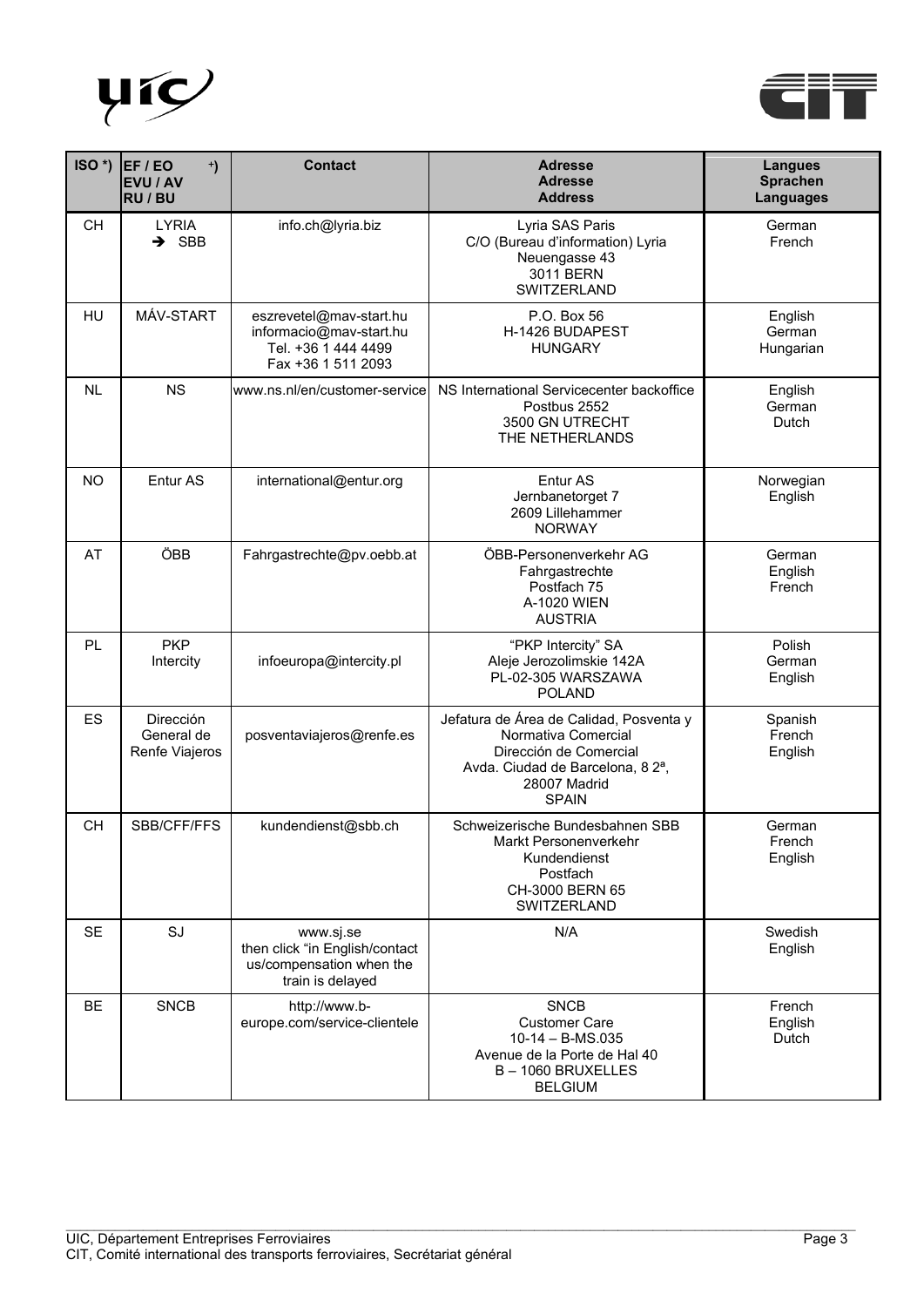



| $ISO^*$ )            | EF / EO<br>$\ddot{\phantom{1}}$<br>EVU / AV<br><b>RU / BU</b> | <b>Contact</b>                                                                                                                                                    | <b>Adresse</b><br><b>Adresse</b><br><b>Address</b>                                                                                 | <b>Langues</b><br><b>Sprachen</b><br>Languages |
|----------------------|---------------------------------------------------------------|-------------------------------------------------------------------------------------------------------------------------------------------------------------------|------------------------------------------------------------------------------------------------------------------------------------|------------------------------------------------|
| <b>FR</b>            | <b>SNCF</b>                                                   | For delay compensation<br>requests only/<br>Nur für Anträge auf<br>Entschädigungen wg.<br>Verspätungen/Pour les<br>demandes de compensations<br>retard uniquement | <b>SNCF Régularité</b><br>Service G30 SNCF<br>CS 69150<br>F-14949 CAEN Cedex 9<br><b>FRANCE</b>                                    | French                                         |
| <b>FR</b>            | <b>SNCF</b>                                                   | For other questions/Für<br>sonstige Fragen/Pour tout<br>autre motif                                                                                               | <b>Service Relations Clients SNCF</b><br>F-62973 ARRAS Cedex 9<br><b>FRANCE</b>                                                    | French<br>English                              |
| <b>FR</b>            | <b>TGV France-</b><br>Italia (Paris-<br>Milano via<br>Modane) |                                                                                                                                                                   | <b>SNCF TGV France Italie</b><br>BP 20613<br>75367 PARIS CEDEX 08<br><b>FRANCE</b>                                                 | French<br>Italian<br>English                   |
| SI                   | <b>SZ</b>                                                     | pritozbe.pohvale@slo-<br>zeleznice.si                                                                                                                             | Slovenske železnice d.o.o.<br>PE Potniški promet<br>Pritožbe in pohvale<br>Kurilniška ulica 3<br>1000 LJUBLJANA<br><b>SLOVENIA</b> | Slovenian                                      |
| <b>BE</b>            | <b>Thalys</b><br>International                                | serviceclientele@thalys.com<br>klantendienst@thalys.com<br>Tel. +32 (0) 70 66 77 88 (tarif<br>interzonal)                                                         | Thalys International<br><b>Customer Service</b><br><b>B.P. 14</b><br>1050 BRUXELLES 5<br><b>BELGIUM</b>                            | French<br>English<br>German<br>Dutch           |
| DE                   | <b>Thalys</b><br>International                                | kundenbetreuung@thalys.com<br>Tel.: +49 (0) 1805 19 12 19<br>(€ 0,12/min aus dem Festnetz<br>der Telekom)                                                         | Thalys International<br><b>Customer Service</b><br><b>B.P. 14</b><br>1050 BRUXELLES 5<br><b>BELGIUM</b>                            | French<br>German<br>Dutch<br>English           |
| <b>FR</b>            | <b>Thalys</b><br>International                                | serviceclientele@thalys.com<br>Tel. +33 (0) 825.84.25.97<br>(€ 0,15/min depuis un poste<br>fixe en France)                                                        | Thalys International<br>Service Clientèle<br><b>B.P. 14</b><br>1050 BRUXELLES 5<br><b>BELGIUM</b>                                  | English<br>French<br>German<br>Dutch           |
| NL<br>$\prime$<br>EN | Thalys<br>International                                       | klantendienst@thalys.com<br>customerservice@thalys.com<br>Tel. 0032 (0) 70 66 77 88<br>(Tarif international)                                                      | Thalys International<br>Klantendienst<br>Postbus 14<br>1050 BRUSSEL 5<br><b>BELGIË</b>                                             | French<br>German<br>English<br>Dutch           |
| <b>GR</b>            | <b>TRAINOSE</b>                                               |                                                                                                                                                                   | Organisme des<br>chemins de fer Helléniques<br><b>Trafic Directorate</b><br>1-3, rue Karolou<br>GR-104 37 ATHINAI<br><b>GREECE</b> | Greek                                          |
| FI                   | <b>VR</b>                                                     | palaute@vr.fi                                                                                                                                                     | VR Yhteyskeskus<br>(VR Contact Center)<br>Eteläinen Asemakatu 2 A<br>FIN-11130 RIIHIMÄKI<br><b>FINLAND</b>                         | Finish<br>Swedish<br>English                   |